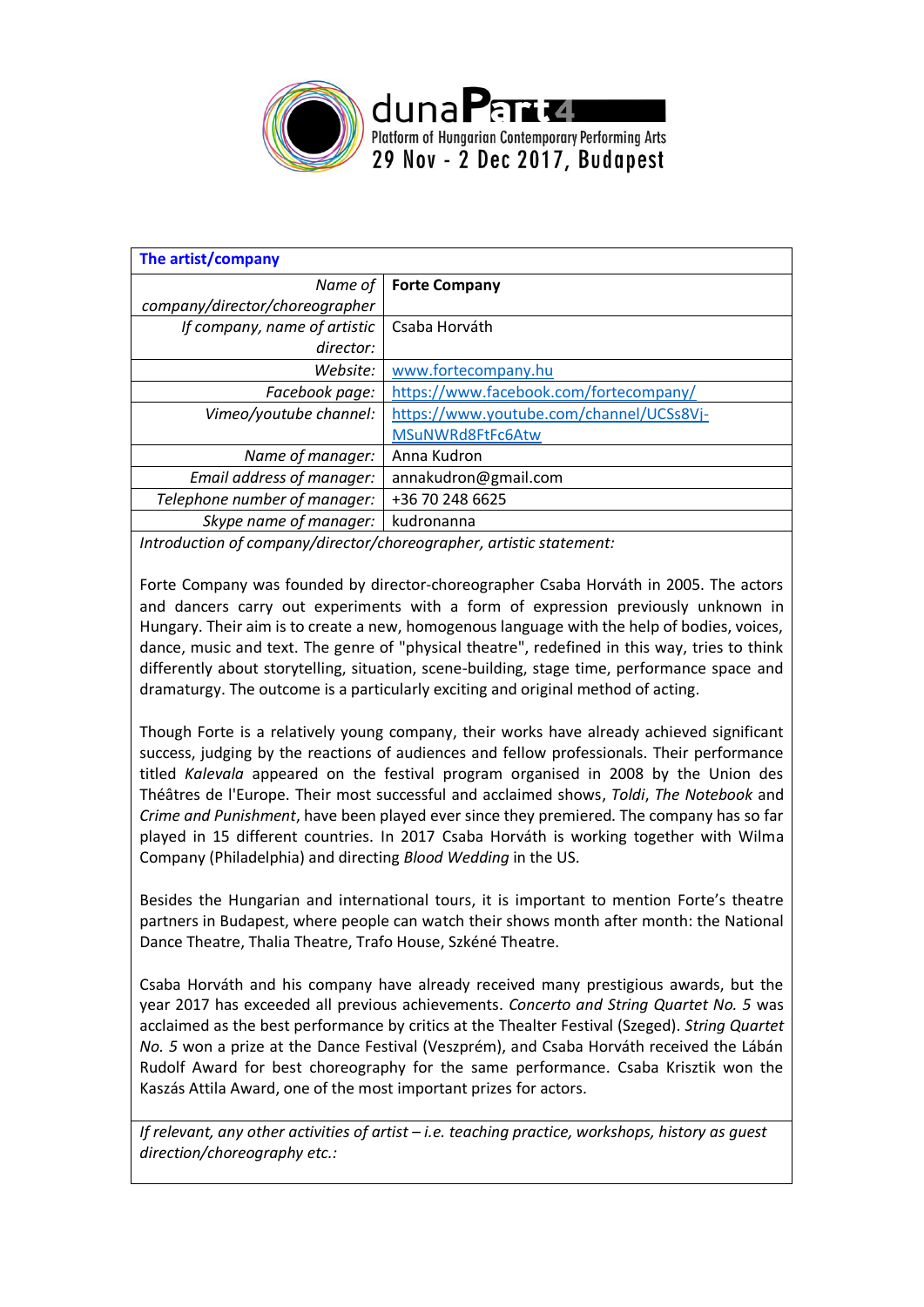

| <b>Production in the dunaPart selection:</b> |                                                                     |  |  |  |  |  |
|----------------------------------------------|---------------------------------------------------------------------|--|--|--|--|--|
| Title of production:                         | <b>Dostoyevsky: Crime and Punishment</b>                            |  |  |  |  |  |
| Year and place of                            | 3rd June 2015 - Szkéné Theatre                                      |  |  |  |  |  |
| premiere:                                    |                                                                     |  |  |  |  |  |
| Length:                                      | 3 hours 20 mins including one interval                              |  |  |  |  |  |
| Cast, creative team:                         |                                                                     |  |  |  |  |  |
|                                              | Cast: Márton Pallag, Emőke Zsigmond, Nóra Földeáki, László Fehér,   |  |  |  |  |  |
|                                              | Bianka Ballér, József Kádas, Norbert Nagy, Csaba Krisztik,          |  |  |  |  |  |
|                                              | Máté Andrássy, Borbála Blaskó, Barnabás Horkay, Máté Hegymegi       |  |  |  |  |  |
|                                              |                                                                     |  |  |  |  |  |
|                                              | Translated by: Imre Görög, Margit G. Beke                           |  |  |  |  |  |
|                                              | Adapted by: Judit Garai, Csaba Horváth                              |  |  |  |  |  |
|                                              | Dramaturg: Judit Garai                                              |  |  |  |  |  |
|                                              | Music: Csaba Ökrös                                                  |  |  |  |  |  |
|                                              | Costume Designer: Mari Benedek                                      |  |  |  |  |  |
|                                              | Set Designer: Nelli Pallós                                          |  |  |  |  |  |
|                                              | Light Deisgner: Ferenc Payer                                        |  |  |  |  |  |
|                                              | Production Manager: Anna Kudron                                     |  |  |  |  |  |
|                                              |                                                                     |  |  |  |  |  |
|                                              | Director: Csaba Horváth                                             |  |  |  |  |  |
|                                              |                                                                     |  |  |  |  |  |
|                                              |                                                                     |  |  |  |  |  |
| Link to the trailer:                         | https://www.youtube.com/watch?v=TQOqvFm8ses                         |  |  |  |  |  |
| Link to the full                             | (private link - HUN)                                                |  |  |  |  |  |
| length recording-                            | https://www.youtube.com/watch?v=R3xw7B192mI&index=6&list=PLciFUkhg  |  |  |  |  |  |
| with password if                             | MYXuRI8teH6J TbG9fTTqFZN6&t=67s                                     |  |  |  |  |  |
| applicable:                                  |                                                                     |  |  |  |  |  |
| Coproducers:                                 | Szkéné Theatre                                                      |  |  |  |  |  |
| Supporters:                                  | Ministry of Human Capacity, National Cultural Fund of Hungary, EMET |  |  |  |  |  |
| Past international                           | 2016 - Brno Theatre World, Brno (Czech Republic)                    |  |  |  |  |  |
| tours and festival                           |                                                                     |  |  |  |  |  |
| presentations                                |                                                                     |  |  |  |  |  |
| (venue/festival, city)                       |                                                                     |  |  |  |  |  |
| Number of                                    | 12                                                                  |  |  |  |  |  |
| performers:                                  |                                                                     |  |  |  |  |  |
| Total number of                              | 15                                                                  |  |  |  |  |  |
| people on tour:                              |                                                                     |  |  |  |  |  |
| <b>Basic technical requirements</b>          |                                                                     |  |  |  |  |  |
| Size of stage (width                         | Min. 10x8x4,5                                                       |  |  |  |  |  |
| x depth x height)                            |                                                                     |  |  |  |  |  |
| Scale of venue                               | small/medium                                                        |  |  |  |  |  |
| (small/medium/larg                           |                                                                     |  |  |  |  |  |
| e)                                           |                                                                     |  |  |  |  |  |
| Length of setup and                          | Setup: 6-8 hours, Dismantling: 1 hour                               |  |  |  |  |  |
| strike:                                      |                                                                     |  |  |  |  |  |
| Any particular                               | Black carpet,                                                       |  |  |  |  |  |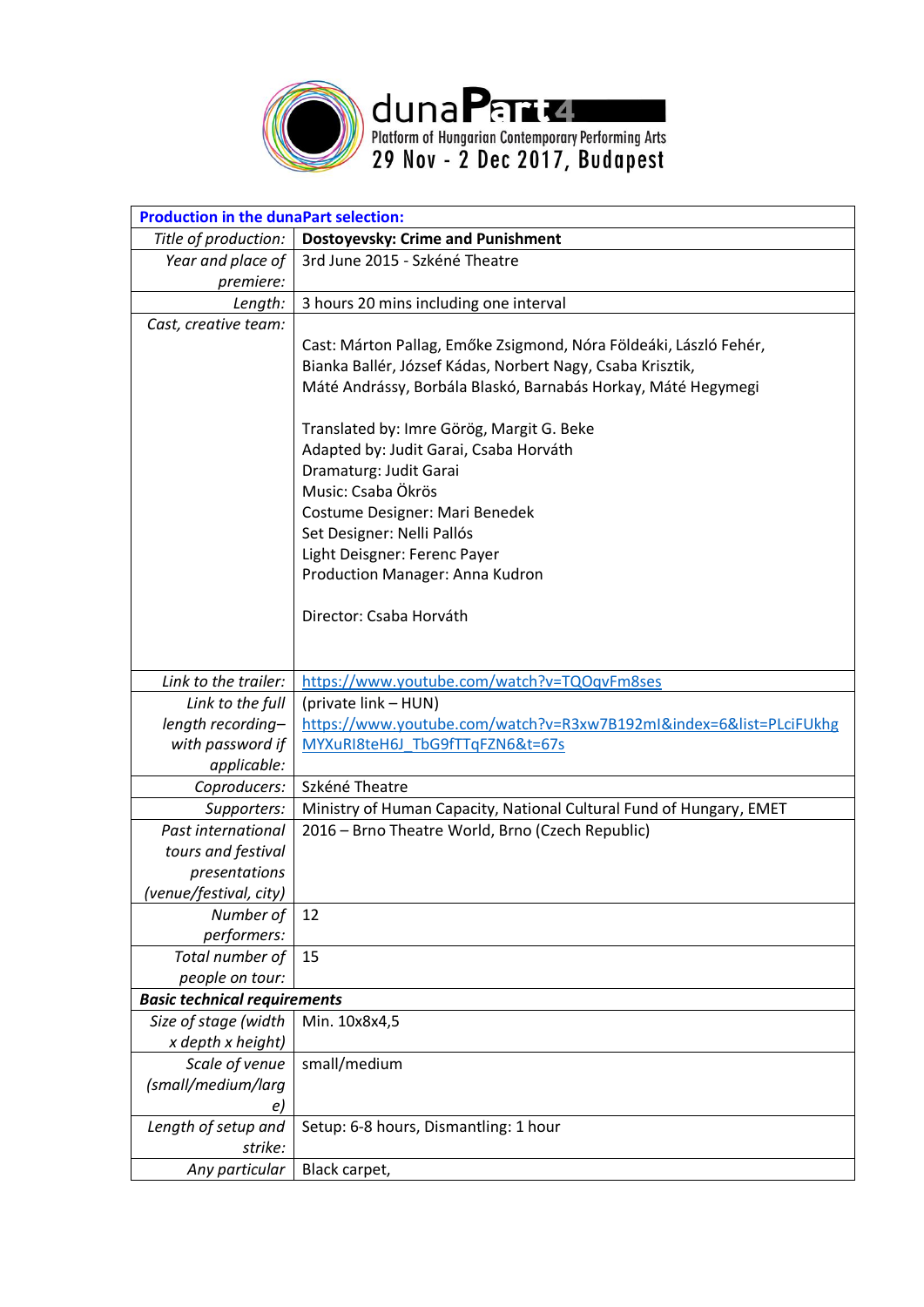

duna Parta Platform of Hungarian Contemporary Performing Arts 29 Nov - 2 Dec 2017, Budapest

| technical   Lights:                                               |                               |                                        |
|-------------------------------------------------------------------|-------------------------------|----------------------------------------|
| requirement: $\begin{vmatrix} 12x \\ 12x \end{vmatrix}$ ETC 25/50 |                               |                                        |
|                                                                   |                               |                                        |
|                                                                   | 18x PC 1kW<br>18x Fresnel 1kW |                                        |
|                                                                   |                               | min. 48 dimmer                         |
|                                                                   |                               | Compulite light desk                   |
|                                                                   |                               | 1 stage technician, 1 light technician |

*Synopsis/Description of performance:*

"Raskolnikov is a man of our age, who runs away from his debts, lost in the impenetrable labyrinth of money. He would like to get away from what surrounds him in order to accomplish his hypothesis on the superior man, for which he is even willing to kill. Under the influence of his dreams and visions, the talented young man smashes the world around him, and then tries to build another one. Dostoyevsky sinks into the infinite depth of the human soul. The performance attempts to represent this inner world, the psychological state and mental condition of the characters, by visualising the physical and the textual."

(Csaba Horváth)

*Review extracts with links (2-3 pieces):*

*"Every movement makes a sound. Every movement has an audible consequence. The mattresses make a loud snap as they hit the floor. Criminals and those punished are struggling in a world that is almost alive, flexible and sinuous, yet austere and grey."*

*A Choreography for Actors and Mattresses - László Zappe, Népszabadság <http://nol.hu/kultura/koreografia-szineszekre-es-matracokra-1547635>*

*"The performances of Forte are real intellectual delicacies. Crime and Punishment is one of the most memorable performances of late."*

*It Is Worth Going to the Theatre - Barbara Hegedűs, Cultura.hu <http://cultura.hu/kultura/szinhazba-jarni-erdemes/>*

*"Crime and Punishment is a disarmingly restrained and informally minimalistic performance, which rates it among the most exceptional and significant events of the season (or even past seasons)." Money Flies - Tamás Jászay, Revizoronline*

*<http://revizoronline.com/hu/cikk/5729/bun-es-bunhodes-forte-tarsulat-szkene-szinhaz/>*

| Other productions currently on tour No 1: |                                                                                  |  |  |  |
|-------------------------------------------|----------------------------------------------------------------------------------|--|--|--|
| Title of 1                                | Sándor Tar-Tibor Keresztury: Your Kingdom                                        |  |  |  |
| production:                               |                                                                                  |  |  |  |
| Year and                                  | 16th December 2016 - Trafó House of Contemporary Arts                            |  |  |  |
| place of                                  |                                                                                  |  |  |  |
| premiere:                                 |                                                                                  |  |  |  |
| Length:                                   | 1 hour 50 mins with no interval                                                  |  |  |  |
| Cast, creative                            | Cast: Máté Andrássy, László Fehér, Nóra Földeáki, Barnabás Horkay, József Kádas, |  |  |  |
| team:                                     | Csaba Krisztik, Niké Kurta, Norbert Nagy, Máté Novkov, Márton Pallag, Emőke      |  |  |  |
|                                           | Zsigmond                                                                         |  |  |  |
|                                           |                                                                                  |  |  |  |
|                                           | Sándor Tar's short stories were adapted to stage by: Tibor Keresztury            |  |  |  |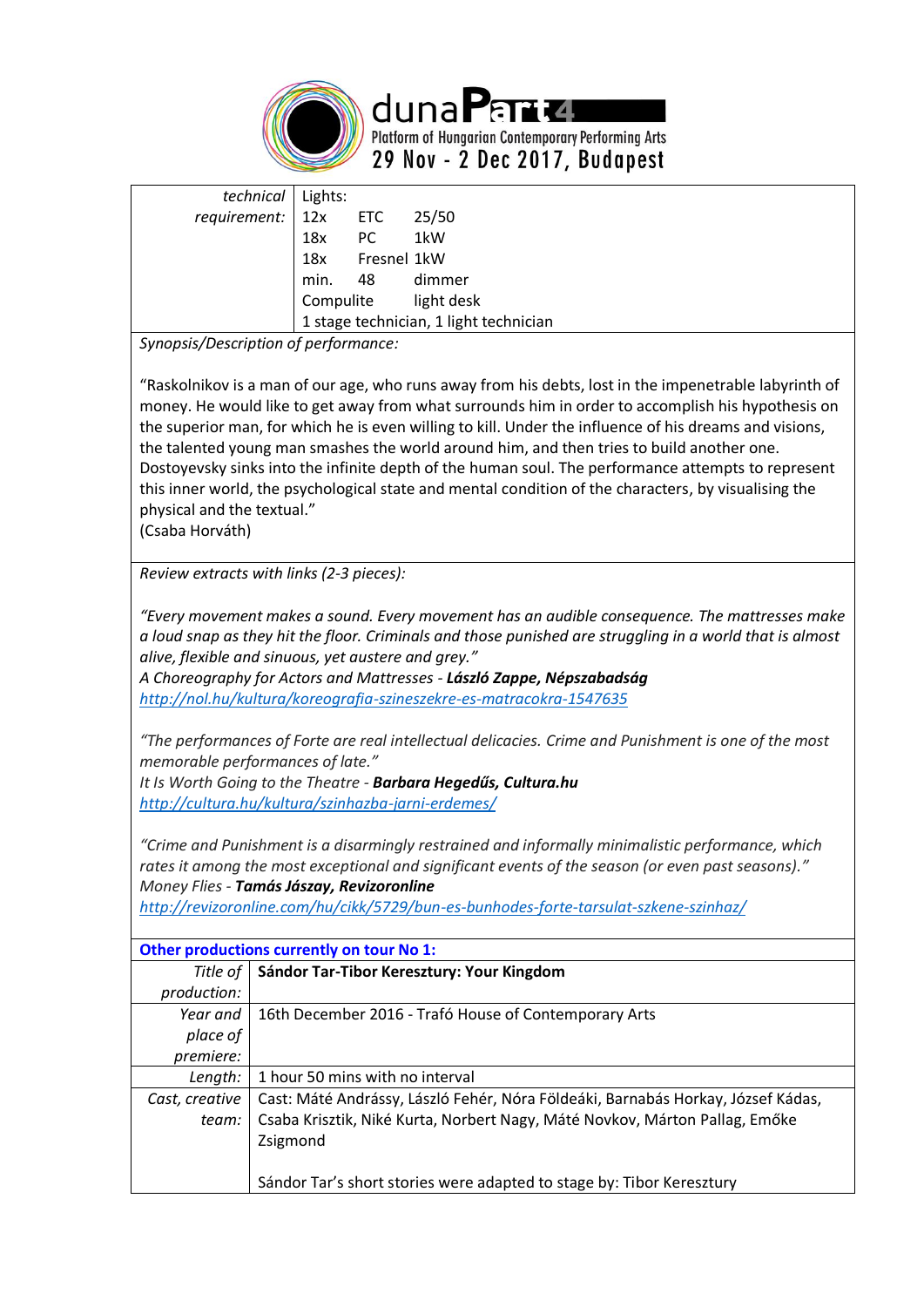

|                      | Dramaturg: Judit Garai               |            |                             |                                             |    |      |                                                                          |  |
|----------------------|--------------------------------------|------------|-----------------------------|---------------------------------------------|----|------|--------------------------------------------------------------------------|--|
|                      | Music: Csaba Ökrös                   |            |                             |                                             |    |      |                                                                          |  |
|                      | Costume Designer: Mari Benedek       |            |                             |                                             |    |      |                                                                          |  |
|                      | Set Designer: Zsófia Mocsár          |            |                             |                                             |    |      |                                                                          |  |
|                      | Light Designer: Ferenc Payer         |            |                             |                                             |    |      |                                                                          |  |
|                      | Production Manager: Anna Kudron      |            |                             |                                             |    |      |                                                                          |  |
|                      | Associate Director: Henrietta Kovács |            |                             |                                             |    |      |                                                                          |  |
|                      | Director: Csaba Horváth              |            |                             |                                             |    |      |                                                                          |  |
| Link to the          |                                      |            |                             | https://www.youtube.com/watch?v=p-zpeK10Mgo |    |      |                                                                          |  |
| trailer:             |                                      |            |                             |                                             |    |      |                                                                          |  |
| Link to the full     |                                      |            | Private link, in Hungarian: |                                             |    |      |                                                                          |  |
| length               |                                      |            |                             |                                             |    |      | https://www.youtube.com/watch?v=zW2FxriQkRI&index=5&t=53s&list=PLciFUkhg |  |
| recording-           |                                      |            |                             | MYXuRI8teH6J TbG9fTTqFZN6                   |    |      |                                                                          |  |
| with password        |                                      |            |                             |                                             |    |      |                                                                          |  |
| if applicable:       |                                      |            |                             |                                             |    |      |                                                                          |  |
| Coproducers:         |                                      |            |                             | Trafó House of Contemporary Arts            |    |      |                                                                          |  |
| Supporters:          |                                      |            |                             |                                             |    |      | Ministry of Human Capacity, National Cultural Fund of Hungary, EMET      |  |
| Past                 |                                      |            |                             | 2016 - TESZT, Timisoara (Romania)           |    |      |                                                                          |  |
| international        |                                      |            |                             |                                             |    |      |                                                                          |  |
|                      |                                      |            |                             | 2016 – Desiré Festival, Subotica (Serbia)   |    |      | 2016 – International Theater Festival MOT, Skopje (Macedonia)            |  |
| tours and            |                                      |            |                             |                                             |    |      |                                                                          |  |
| festival             |                                      |            |                             |                                             |    |      |                                                                          |  |
| presentations        |                                      |            |                             |                                             |    |      |                                                                          |  |
| (venue/festiva       |                                      |            |                             |                                             |    |      |                                                                          |  |
| I, city)             |                                      |            |                             |                                             |    |      |                                                                          |  |
| Number of            | 11                                   |            |                             |                                             |    |      |                                                                          |  |
| performers:          |                                      |            |                             |                                             |    |      |                                                                          |  |
| <b>Total number</b>  | 15                                   |            |                             |                                             |    |      |                                                                          |  |
| of people on         |                                      |            |                             |                                             |    |      |                                                                          |  |
| tour:                |                                      |            |                             |                                             |    |      |                                                                          |  |
|                      | <b>Basic technical requirements</b>  |            |                             |                                             |    |      |                                                                          |  |
| Size of stage (width |                                      | 10x10x5,5m |                             |                                             |    |      |                                                                          |  |
| x depth x height)    |                                      |            |                             |                                             |    |      |                                                                          |  |
| Scale of venue       | Medium/large                         |            |                             |                                             |    |      |                                                                          |  |
| (small/medium/larg   |                                      |            |                             |                                             |    |      |                                                                          |  |
|                      | e)                                   |            |                             |                                             |    |      |                                                                          |  |
| Length of setup and  | Build-in: 6-8 Dismantling: 2         |            |                             |                                             |    |      |                                                                          |  |
|                      | strike:                              |            |                             |                                             |    |      |                                                                          |  |
| Any particular       | <b>Black carpet</b>                  |            |                             |                                             |    |      |                                                                          |  |
|                      | technical<br>Lights:                 |            |                             |                                             |    |      |                                                                          |  |
| requirement:         |                                      | 6          | x                           | 2kW                                         | PC | vagy | Fresnel                                                                  |  |
|                      |                                      | 24         | x                           | 1kW                                         | PC | vagy | Fresnel                                                                  |  |
|                      |                                      | 16         | X                           | PAR64 CP61                                  |    |      |                                                                          |  |
|                      |                                      | 10         | X                           | PAR64 CP62                                  |    |      |                                                                          |  |
|                      |                                      | 10         | x                           | ETC25°-50°                                  |    |      |                                                                          |  |
|                      |                                      | min.       | 48                          | dimmer                                      |    |      |                                                                          |  |
|                      |                                      | Compulite  |                             | light desk                                  |    |      |                                                                          |  |
|                      | Set (provided by the company):       |            |                             |                                             |    |      |                                                                          |  |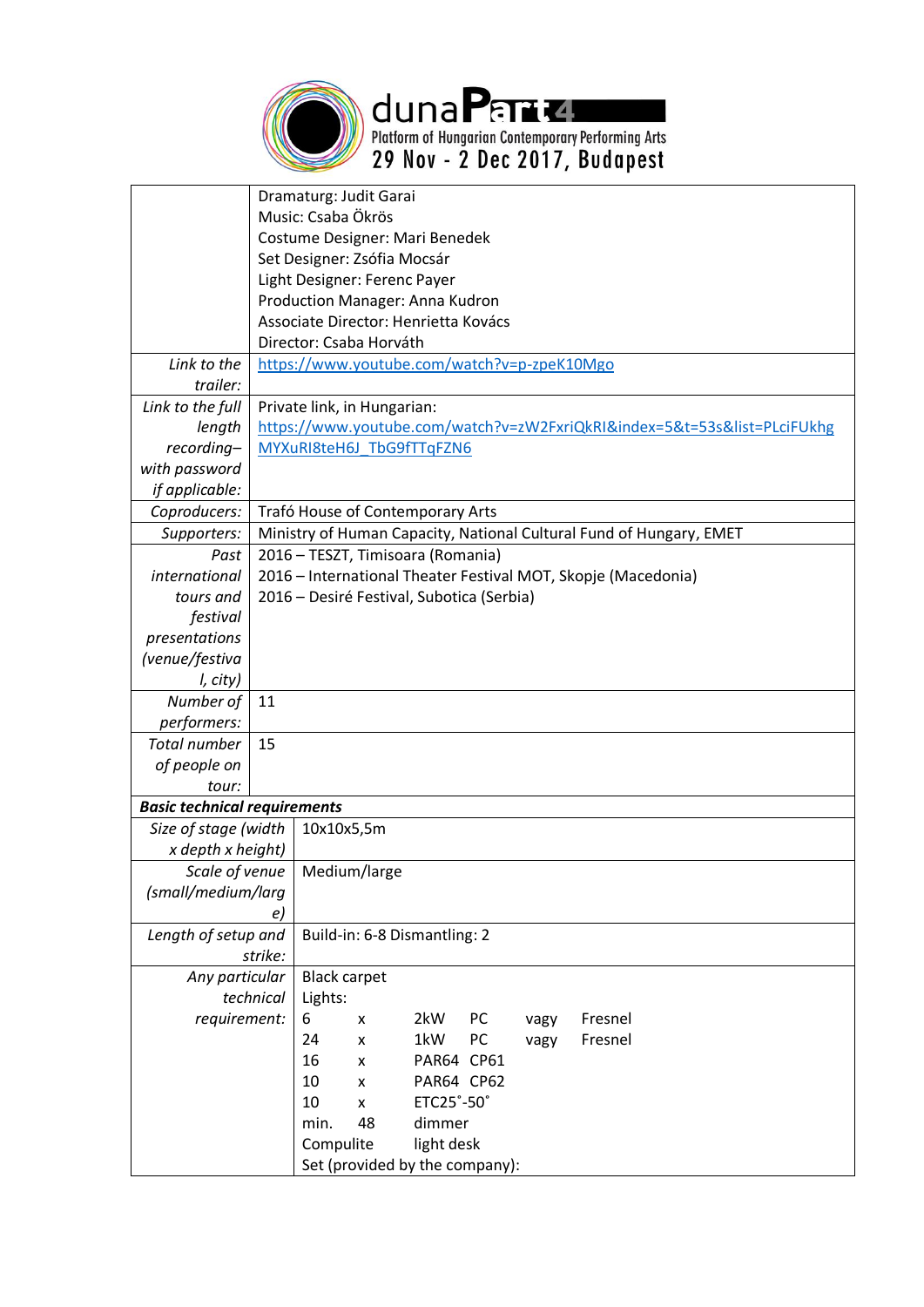

dunaPart4 Platform of Hungarian Contemporary Performing Arts 29 Nov - 2 Dec 2017, Budapest

| slot machine                                  |
|-----------------------------------------------|
| 3 rolls of PVC carpet                         |
| walls (4,3 m high)                            |
| plastic and metal tubes                       |
| costumes                                      |
| Special requirements (provided by the venue): |
| - Hanging possibility                         |
| - Standard for the costumes                   |
| - Weighs to fix the set                       |
| - Ladder (11')                                |
|                                               |
| Other                                         |
| Permit to smoke herb cigarettes on stage      |

*Synopsis/Description of performance:*

The rise and fall of Hungarian writer Sándor Tar (1941-2005) is one of the most tragic and controversial episodes in the country's literary scene in recent decades. This performance does not intend to present his personal story, but instead, by adapting the writer's finest short stories, focuses on the mental disintegration of the personality.

The choruses entitled Vadászó csiga and Harangoznak from Ferenc Farkas' collection Öt kis gyermekkar Kassák Lajos verseire are used in the performance with the permission of the composer's legal heir.

*Reviews (2-3 pieces):* 

*Mint a legyek – Králl Csaba, Revizoronline <http://revizoronline.com/hu/cikk/5930/forte-tarsulat-a-te-orszagod-trafo/> Mert ez nem műanyag – Kiss Annamária, PRAE.hu <http://www.prae.hu/article/9036-mert-ez-nem-muanyag/> Totállájf, avagy a szétesettség ontológiája – Kovács Péter, Fidelio.hu [http://fidelio.hu/tanc/2015/12/23/totallajf\\_avagy\\_a\\_szetesettseg\\_ontologiaja/](http://fidelio.hu/tanc/2015/12/23/totallajf_avagy_a_szetesettseg_ontologiaja/)*

|           | Other production currently on tour No 2:                                      |  |  |  |  |
|-----------|-------------------------------------------------------------------------------|--|--|--|--|
| Title of  | János Arany: Toldi                                                            |  |  |  |  |
| productio |                                                                               |  |  |  |  |
| n:        |                                                                               |  |  |  |  |
| Year and  | 25th October 2012 - University of Theatre and Film Arts                       |  |  |  |  |
| place of  |                                                                               |  |  |  |  |
| premiere: |                                                                               |  |  |  |  |
| Length:   | 1 hour 50 mins with no interval                                               |  |  |  |  |
| Cast,     | Cast: Zsuzsa Gyöngy, Máté Hegymegi, Barnabás Horkay,                          |  |  |  |  |
| creative  | Norbert Nagy/László Fehér, Márton Pallag, Krisztina Varga, Linda Zsíros/Emőke |  |  |  |  |
| team:     | Zsigmond                                                                      |  |  |  |  |
|           |                                                                               |  |  |  |  |
|           | Music: Mihály Dresch                                                          |  |  |  |  |
|           | Light Design: Ferenc Payer                                                    |  |  |  |  |
|           | Production Manager: Anna Kudron                                               |  |  |  |  |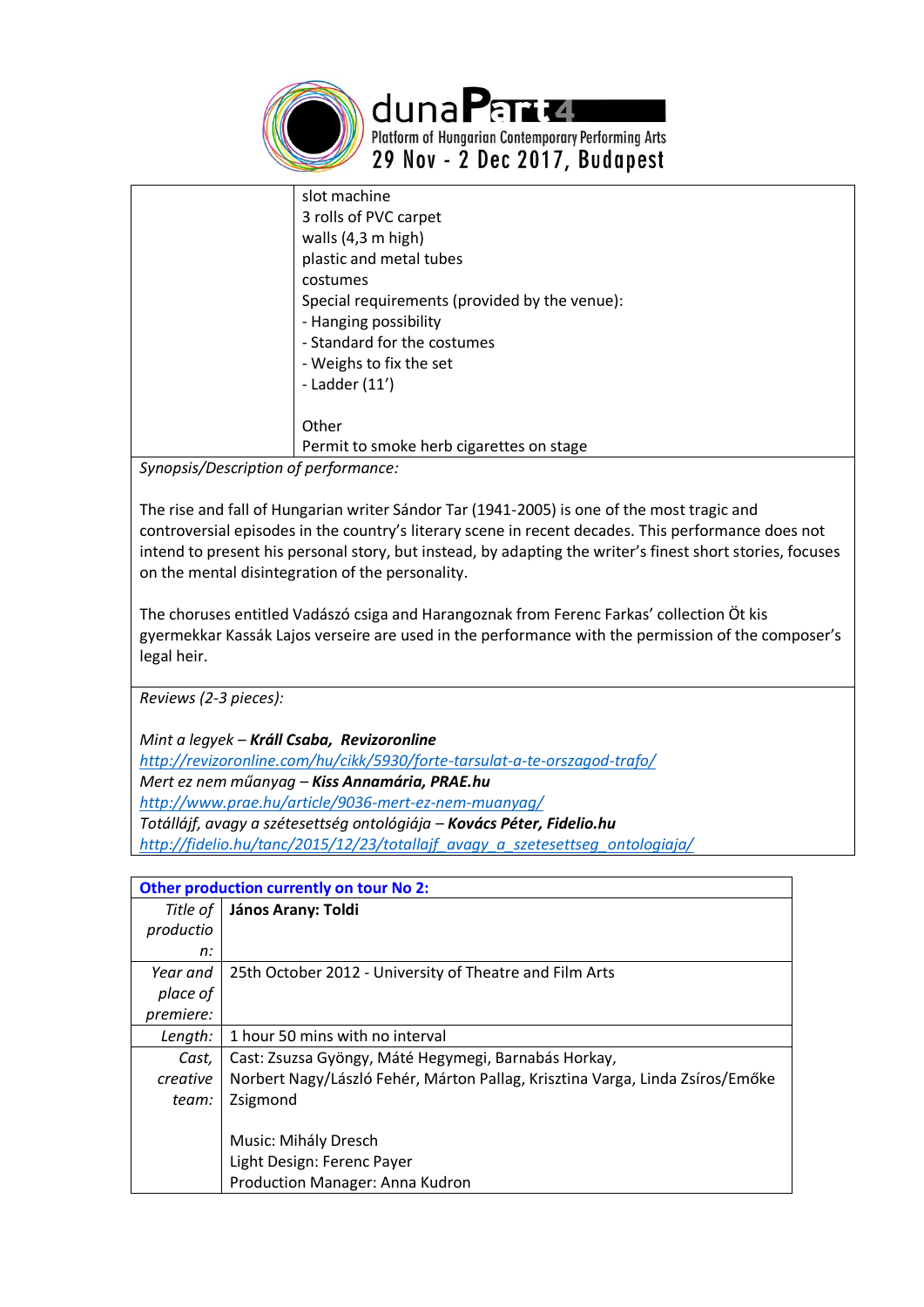

| Link to the            | Director: Csaba Horváth                     |                                                                              |  |  |  |  |
|------------------------|---------------------------------------------|------------------------------------------------------------------------------|--|--|--|--|
| trailer:               | https://www.youtube.com/watch?v=w3sBOzkQsEI |                                                                              |  |  |  |  |
| Link to the            |                                             | https://www.youtube.com/watch?v=tYhpO66YOTc&index=7&t=192s&list=PLci         |  |  |  |  |
| full length            |                                             | FUkhgMYXuRI8teH6J TbG9fTTqFZN6                                               |  |  |  |  |
| recording              |                                             | (Very old recording.)                                                        |  |  |  |  |
| – with                 |                                             |                                                                              |  |  |  |  |
| password               |                                             |                                                                              |  |  |  |  |
| if                     |                                             |                                                                              |  |  |  |  |
| applicable             |                                             |                                                                              |  |  |  |  |
|                        |                                             |                                                                              |  |  |  |  |
| Coproduc               |                                             | University of Theatre and Film Arts                                          |  |  |  |  |
| ers:                   |                                             |                                                                              |  |  |  |  |
| Supporter              |                                             | Ministry of Human Capacity, National Cultural Fund of Hungary, Hungarian     |  |  |  |  |
| s:                     |                                             | Academy of Arts, Krisztina Polgár Foundation, EMET                           |  |  |  |  |
| Past                   |                                             | 2013 - Timisoara, Csiky Gergely Theatre (Romania)                            |  |  |  |  |
| internatio             |                                             | 2015 - Subotica (Serbia)                                                     |  |  |  |  |
| nal tours              |                                             | 2015 – Magyarkanizsa, Regionális Kreatív Műhely (Serbia)                     |  |  |  |  |
| and                    |                                             |                                                                              |  |  |  |  |
| festival               |                                             |                                                                              |  |  |  |  |
| presentati             |                                             |                                                                              |  |  |  |  |
| ons                    |                                             |                                                                              |  |  |  |  |
| (venue/fe              |                                             |                                                                              |  |  |  |  |
| stival,                |                                             |                                                                              |  |  |  |  |
| city)<br><b>Number</b> | $\overline{7}$                              |                                                                              |  |  |  |  |
| οf                     |                                             |                                                                              |  |  |  |  |
| performer              |                                             |                                                                              |  |  |  |  |
| s:                     |                                             |                                                                              |  |  |  |  |
| Total                  | 10                                          |                                                                              |  |  |  |  |
| number of              |                                             |                                                                              |  |  |  |  |
| people on              |                                             |                                                                              |  |  |  |  |
| tour:                  |                                             |                                                                              |  |  |  |  |
|                        | <b>Basic technical requirements</b>         |                                                                              |  |  |  |  |
| Size of stage          |                                             | Min. 8x6x4,5m                                                                |  |  |  |  |
| (width x depth x       |                                             |                                                                              |  |  |  |  |
| height)                |                                             |                                                                              |  |  |  |  |
| Scale of venue         |                                             | Small/medium                                                                 |  |  |  |  |
| (small/medium/l        |                                             |                                                                              |  |  |  |  |
| arge)                  |                                             |                                                                              |  |  |  |  |
| Length of setup        |                                             | Build-in time: 4-6 hours (possible on the day of the show)                   |  |  |  |  |
|                        | and strike:                                 | Dismantling: 1,5-2 hours                                                     |  |  |  |  |
| Any particular         |                                             | 2 stage men, 1 light technician, 1 sound                                     |  |  |  |  |
|                        | technical                                   | technician, cleaning staff before and after, possibly costume crew for       |  |  |  |  |
| requirement:           |                                             | washing the clothes after (the clothes will be painty) or washing<br>machine |  |  |  |  |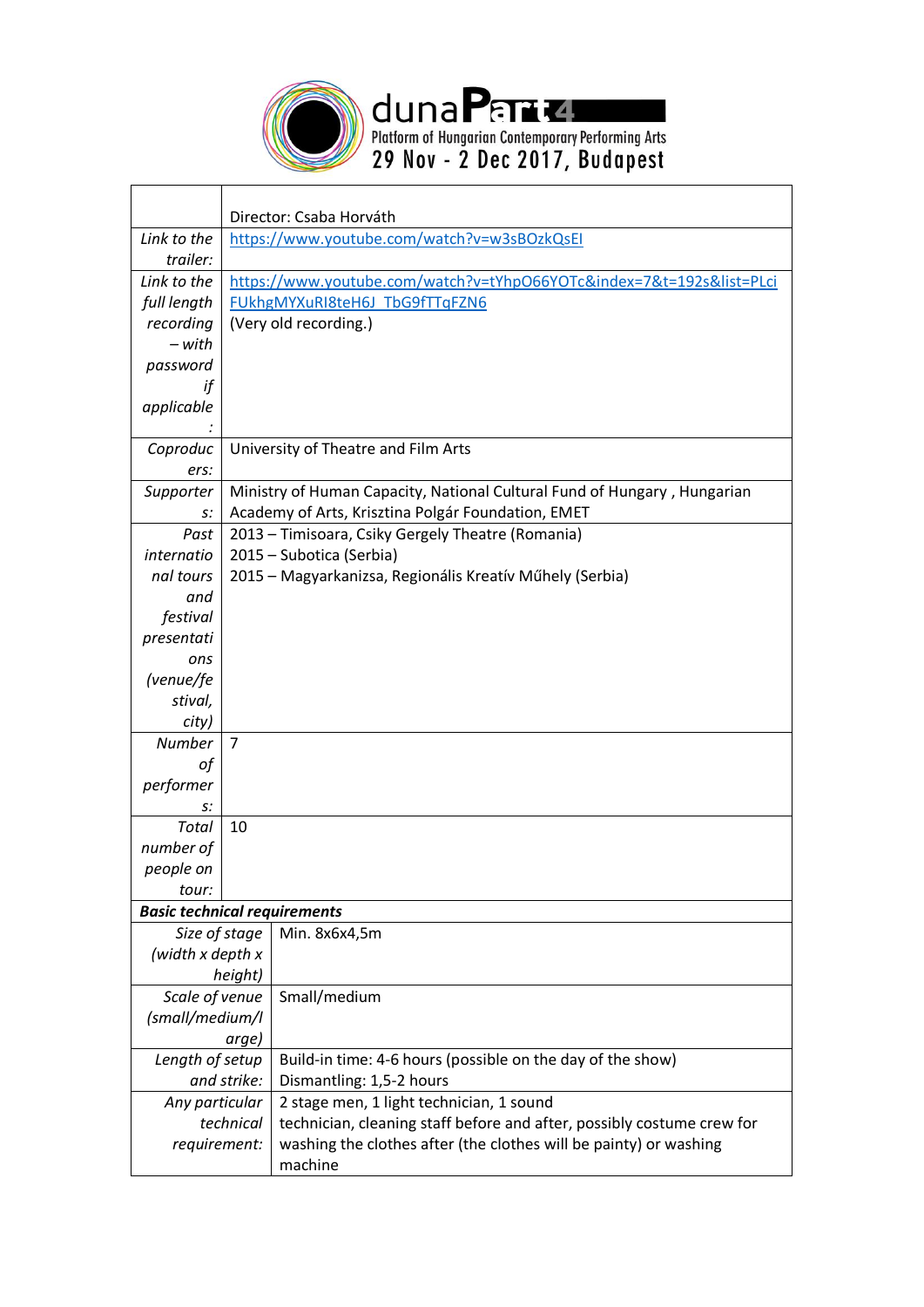

| It's the original text of Arany János: Toldi, in English. Possibly controlled |
|-------------------------------------------------------------------------------|
|                                                                               |
| Redimix Tempera Paint" (yellow, blue, green, red, white) - this is mostly     |
| syrup (Blueberry or sour cherry, 1 bottle) - this will be the "wine", mixed   |
|                                                                               |
| colours, paint themselves and the black wall of the set. The colours are      |
|                                                                               |
| should be washed right after the show, in this case the paint is easy to      |
| If there is any element on the stage which should be protected from the       |
|                                                                               |

*Synopsis/Description of performance:*

"What happens when János Arany and contemporary theatre meet? Can a performance function if, while applying the theatrical toolkit of modern theatre (a combination of singing,